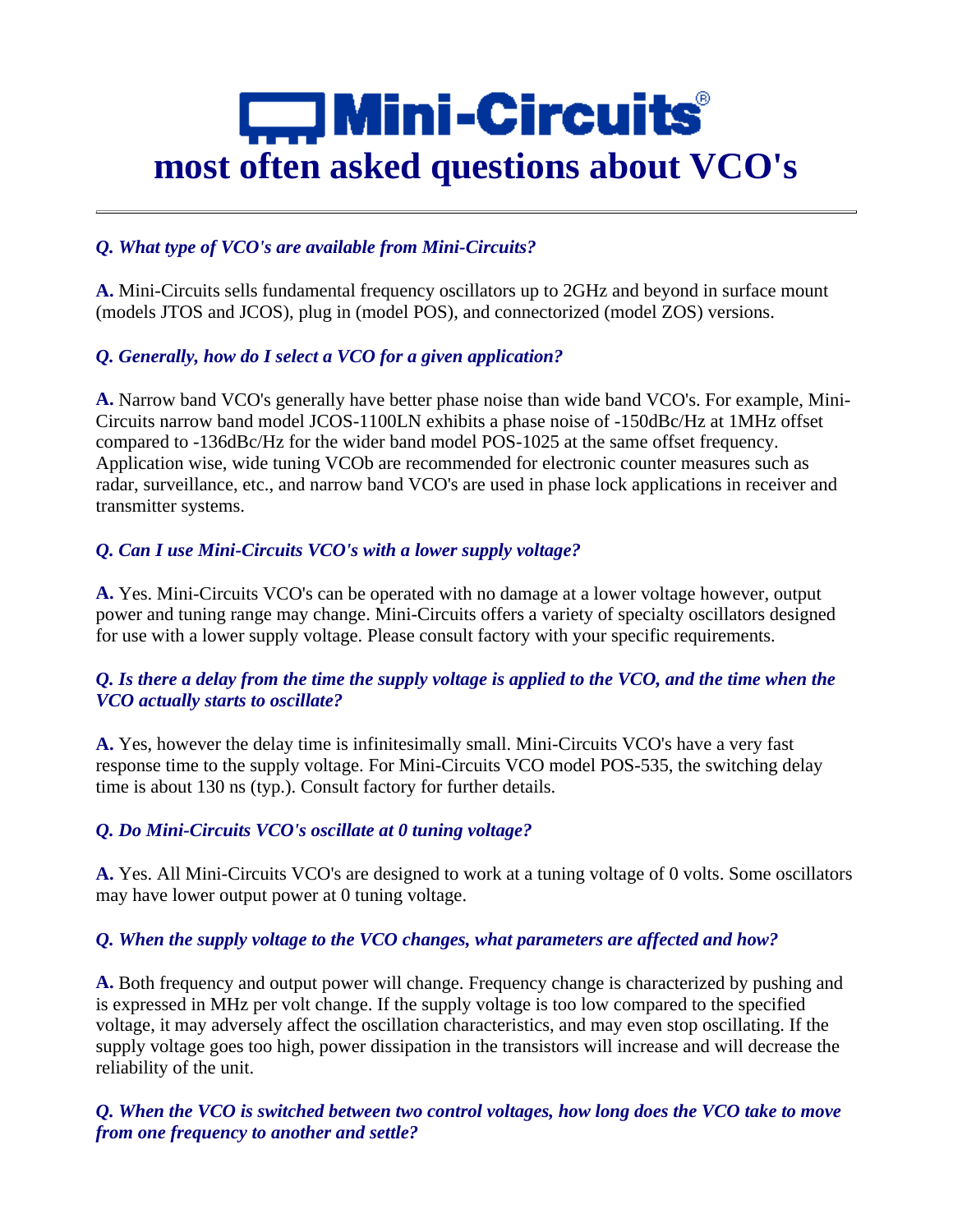**A.** Settling time is a function of the modulation bandwidth. Most Mini-Circuits VCO's exhibit a modulation bandwidth of greater than 90kHz unless otherwise specified. This corresponds to a settling time on the order of 0.01 millisecond.

### *Q. How does the VCO phase noise affect the overall noise of a Phase Locked Loop (PLL) system?*

**A.** A conventional PLL is shown in Figure 1, and consists of a VCO phase locked to a stable frequency reference (refer to Application Note entitled "phase locked loop fundamentals"). The loop phase detector generates a dc signal to keep the VCO under lock. The reference signal is usually derived from a crystal controlled oscillator. The phase noise of crystal oscillators are generally good, but the frequency of oscillation is usually limited to about 200 MHz. In order to obtain a higher frequency reference, the crystal oscillator output is virtually multiplied. This multiplication may be done using a phase locked loop as shown. Here, a VCO operating at a higher frequency is used. It is divided by N for phase locking. With this approach, the reference frequency is effectively multiplied by N and degrades the phase noise by 20 log N. In spite of this degradation, the close in noise is good, but the far out noise is worse than that of a free running oscillator such as a fundamental VCO at the multiplied reference oscillators frequency. By proper chdce of loop bandwidth of a PLL, the best of the noise of reference and VCO can be obtained. The loop bandwidth determines the dynamics of the resulting phase locked loop. Below the loop bandwidth, the noise is essentially the same as that of the multiplied reference. Above the loop bandwidth, it is essentially the same as that of the free running VCO.



*Block diagram of a phase locked loop*

## *Q. Can you explain frequency deviation?*

**A.** Frequency deviation is how far the center frequency of the oscillator will change as a function of the control voltage.

## *Q. What is FM noise or phase noise?*

**A.** FM noise or phase noise refers to the short term random frequency fluctuations of a signal. There is a direct relationship between FM noise and phase noise since frequency deviation is equal to the rate of change of phase deviation (see Application Note entitled "VCO Phase Noise"). Mini-Circuits measures single sideband phase noise for characterizing short term stability of a signal, since small FM deviations are difficult to measure.

## *Q. What is AM noise and how is it caused?*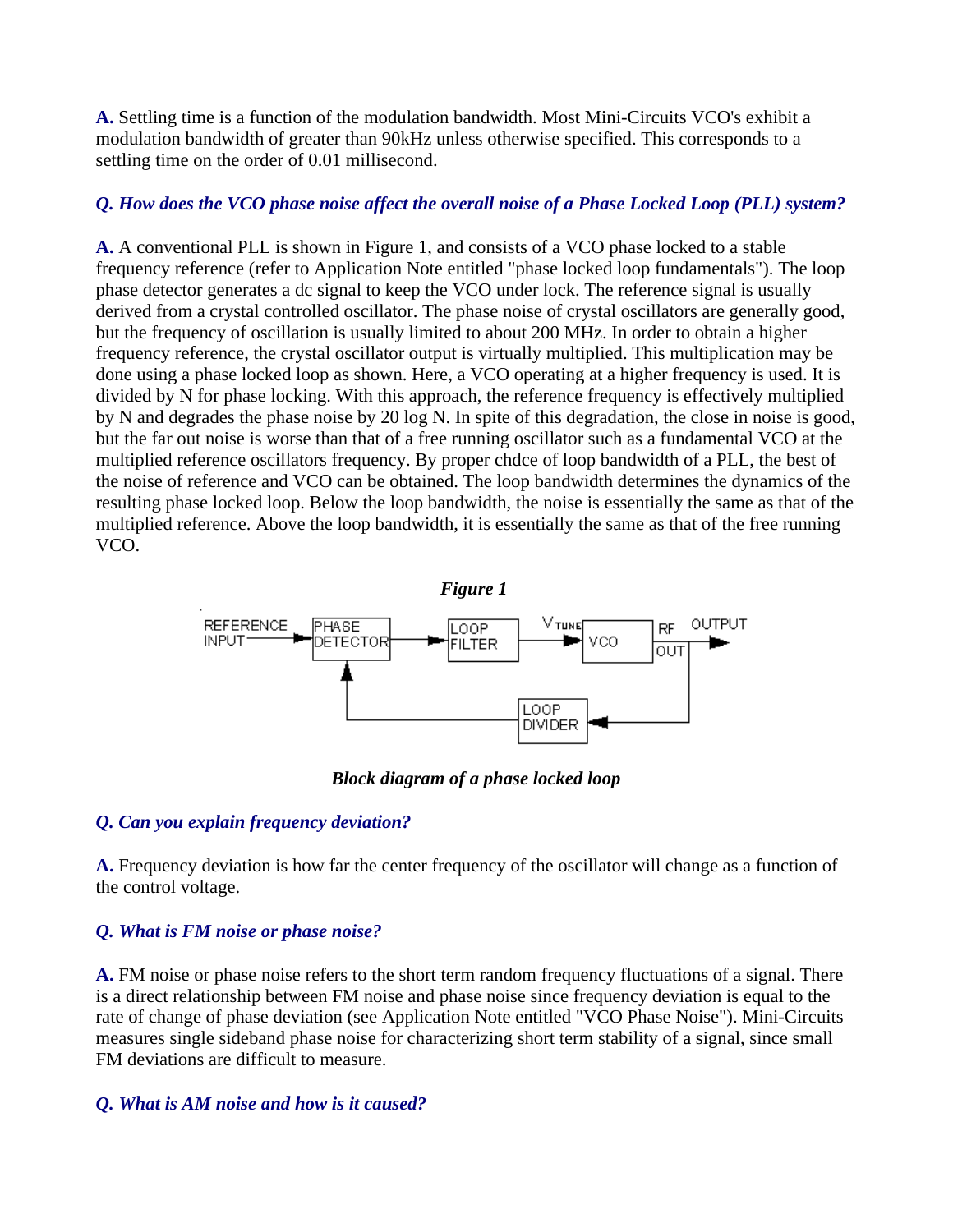**A.** AM refers to the amplitude fluctuations of the signal and is caused by bias current noise fluctuations and supply voltage variations. The AM component caused by collector current noise fluctuations may be approximated as follows. For a collector current of  $I_c$ , the shot noise component is 2  $qI_c$  where q is the charge on the electron. The percentage of AM due to shot noise component is therefore:  $(2(2qI_c).100)/I_c$ . For 10 mA of collector current, the percentage of AM is therefore 6.4 x  $10^{-19}$ , which is -182 dBc below the carrier. The AM noise component is therefore small and can be neglected. The most common source of spurious amplitude modulation is the DC power supply. A 0.1% change in the resonator voltage corresponds to  $\pm$  0.1 % AM on the carrier, which is corresponding to a modulation depth of  $0.1/200 = 0.0005$ . This is therefore  $20 \log_{10} (0.0005) = -66$ dB

below the carrier. Thus, supply voltage noise should be kept to a minimum.

# *Q. What is wide band noise floor?*

**A.** A VCO consists of a tank circuit and a positive feedback amplifier. For offset frequencies greater than the VCO's half bandwidth,  $f_0/2Q_L$ , the phase noise has no positive feedback and is determined only by the ratio of the oscillator signal level and thermal amplifier noise. If we assume an 18dB gain for the amplifier, and 6dB for the noise figure of the amplifier, the noise of the amplifier at its output is given by:

 $N_{o} = (-174 + 18 + 6)$  dBm/Hz  $= -150$  dBm/Hz

Here, -174dBm/Hz represents the input thermal noise power. To minimize the effect of power supply noise, a low noise power supply should be used. Power supply filtering is discussed in the Application Note entitled "Reducing Power Supply Noise". For an oscillator generating 10mW of power, the carrier to noise ratio is given by:

 $CN = 10 - (-150)$  dBc/Hz  $= 160$  dBc/Hz

# *Q. How can the VCO influence phase noise in a communication system, such as cellular or PCN?*

**A.** A VCO used in a PLL acts as a stable local oscillator. When this is used for down conversion, the phase noise of the VCO and the incoming RF signal are added together with the thermal noise of the mixer resulting in the effective noise of the down converted signal. So, to keep the total noise low, the VCO should have lower phase noise. The noise level that can be tolerated is dictated by system considerations. For low noise VCO's manufactured by Mini-Circuits, the noise is typically - 150dBc/Hz to -160dBc/Hz, as exhibited in models JCOS-1100LN and JCOS-1100LN-1 (latter is a non-catalog special! compared to the wide band oscillators, which are typically l36 dBc/Hz at 1 MHz offset, such as model POS-1025. Mini-Circuits offers a series of low noise VCO's. Refer to catalog or call for details.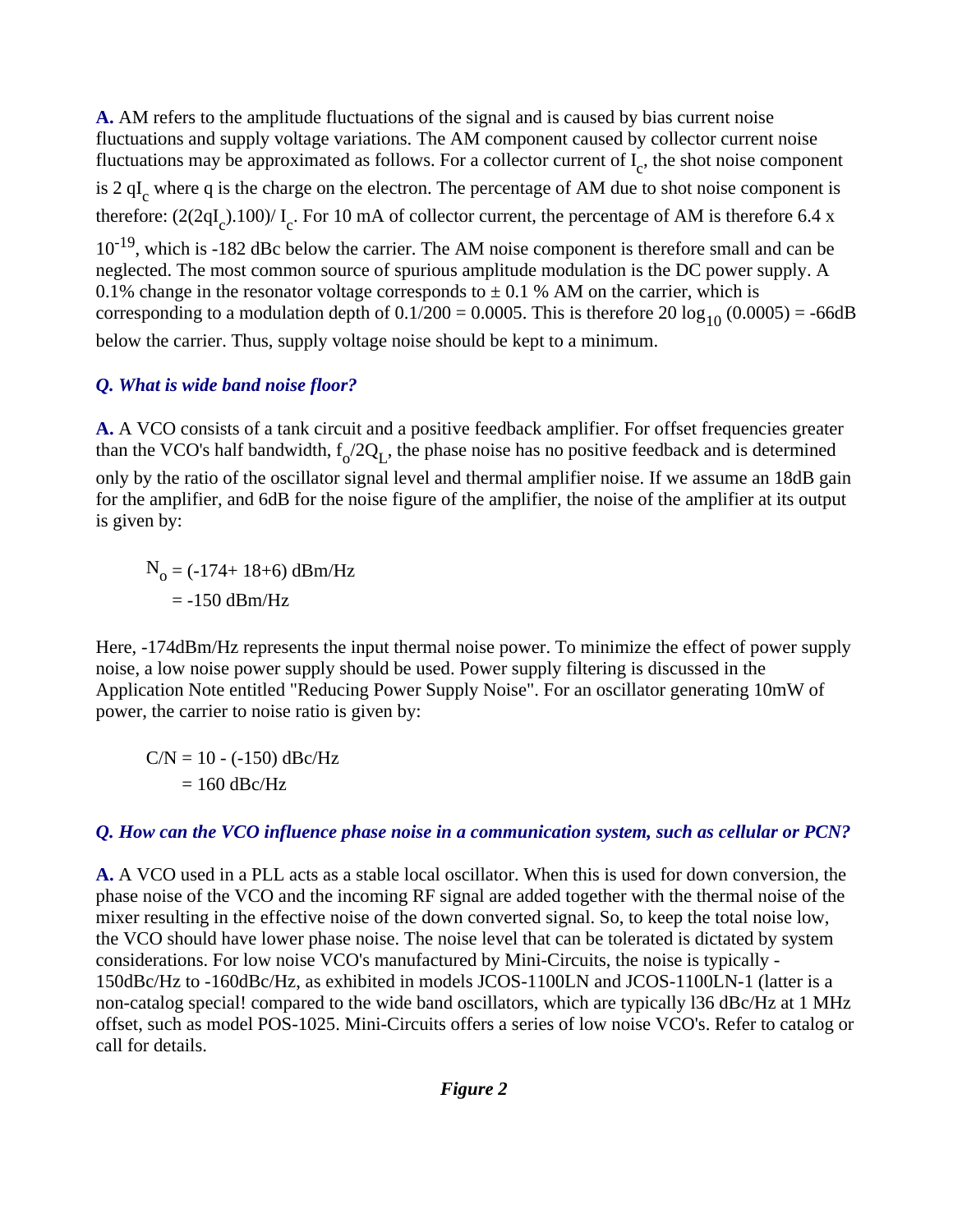

*An oscillator may be modeled as the combination of an amplifier and a feedback loop* 



## *Q. How do I minimize phase noise, and would a narrower range VCO, in general, improve the noise characteristics of my system?*

**A.** A VCO may be modeled as a tank circuit and a positive feed back amplifier (Figure 2). The oscillators half bandwidth is  $f_0/2Q_L$  where  $f_0$  is the center frequency and  $Q_L$  is the loaded Q of the tank circuit. For frequencies within the range

$$
f_{\!\mathit{fl}}\leq f\leq \frac{f_0}{2Q_L}
$$

the phase noise will ncrease at 20dB per decade where  $f_{\text{fl}}$  is the frequency at which 1/f flicker noise starts to dominate. For frequencies less than  $f_{\text{fl}}$ , the phase noise will increase by 30dB per decade. This is illustrated in Figure 3. Close in phase noise is therefore directly related to the Q of the resonant circuit. High Q or cavity type oscillators provide lower close in noise compared to low Q VCO's. Also, lower close in noise can be obtained from silicon transistors. Mini-Circuits uses silicon bipolar transistors for fundamental oscillators. For low noise applications, narrow band VCO's are recommended. Mini-Circuits has designed very low noise VCO's using ceramic resonators. They are models JCOS-820WLN, JCOS-820BLN, and JCOS-1100LN. These VCO's are particularly suitable for applications in wireless products.

#### *Q. What are the benefits of wide band VCO's?*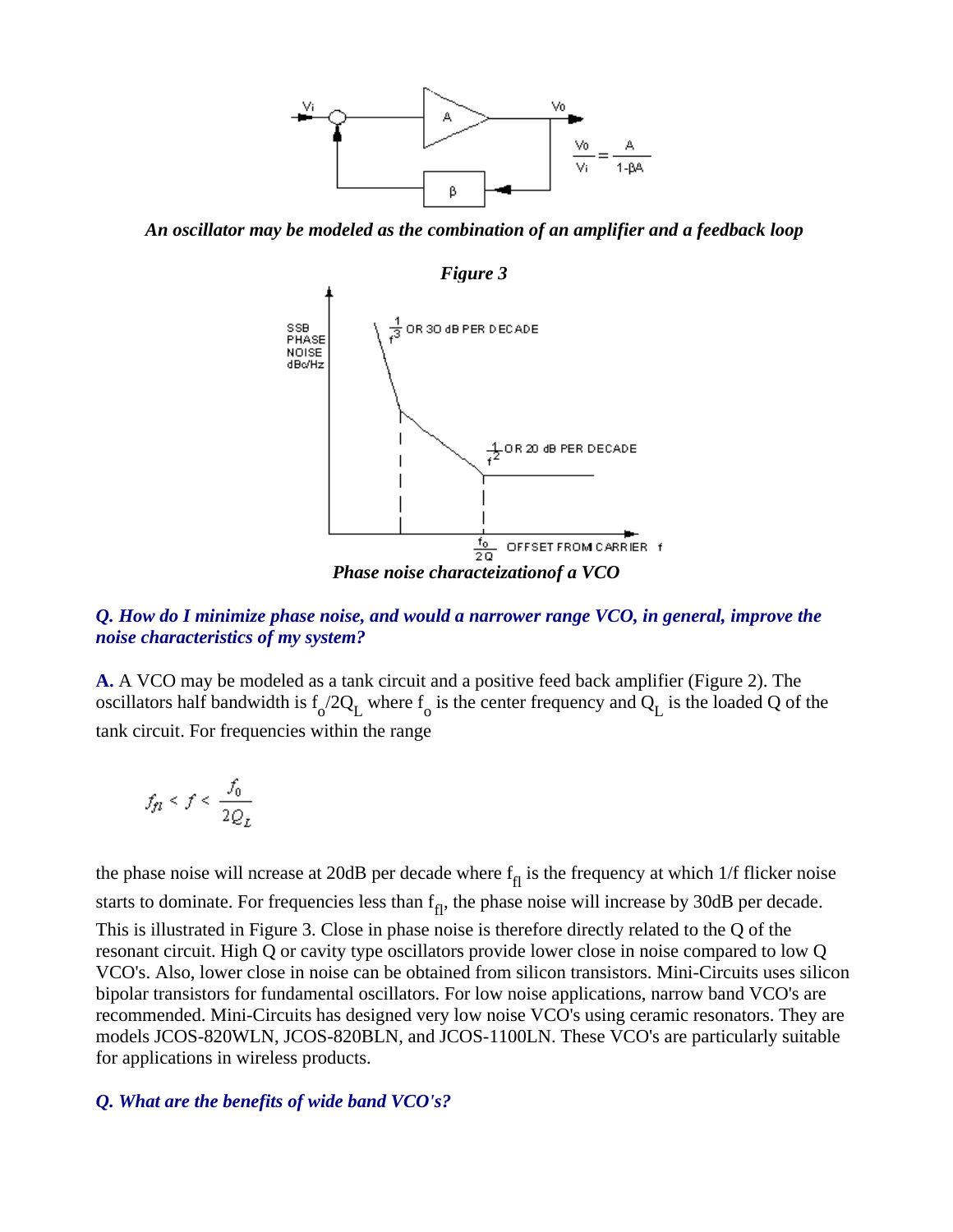**A.** Wide band VCO's can be used in a variety of applications. The following list outlines some of the benefits of wide band VCO's.

- 1. In applications such as radar and electronic counter measures, wide band VCO's provide fast tuning and wide frequency coverage.
- 2. Fewer VCO's are needed to cover a given frequency range.
- 3. A standard VCO can be used as a general purpose oscillator for a variety of applications. This can result in cost benefits.
- 4. Some of the wide band applications can be achieved without resorting to switching VCO's.
- 5. When frequency pulling is significant enough to shift the VCO outside of its frequency range, a wide band VCO can more easily accommodate the correction to the frequency shift.

# *Q. What is the best way to specify output power requirements?*

**A.** Output power is usually measured into a 50 ohm load. Output power requirements should be specified in dBm, and tolerances in  $\pm$  dB.

# *Q. Can you give me an explanation about tuning slope?*

**A.**This is the slope of the frequency to voltage tuning characteristic at any point and is the same as modulation sensitivity. The slope could be positive or negative. For a positive slope, the output frequency increases as the tuning voltage increases. Similarly for a negative slope, the output frequency decreases as the tuning voltage increases (see Figure 4).

# *Q. What is monotonic tuning?*

**A.** A monotonic tuning characteristic means that the frequency is single valued at any tuning voltage and that the slope has the same sign across the tuning range. All Mini-Circuits VCO's have a monotonic tuning characteristic and have a positive slope (see Figure 4).

# *Q. Can you explain tuning linearity and how it is specified?*

**A.** Tuning sensitivity as a function of tuning voltage is a measure of tuning linearity. For any given application, specify the minimum and maximum of the tuning sensitivity (see Figure 5).

# *Q. How does tuning linearity manifest itself in FM/PM transmitters?*

**A.** In FM/PM transmitters, the information is transmitted by modulating the carrier frequency of the VCO. A modulating signal at the tuning port modulates the VCO and produces modulation sidebands. These sidebands can be seen using a spectrum analyzer. In general, a modulating signal  $V_o$ Sin(f<sub>m</sub>t) produces sidebands which are 20 log ( $V_o$ .K/1.414f<sub>m</sub>) below the carrier. Here, K is the VCO modulation sensitivity. If  $V_0$  and  $f_m$  are kept constant, and the VCO frequency is changed over its range from its low value to its high value, or vice versa, the side band level relative to the carrier will change. The relative change of the sideband level gives an indication of how constant K is, which is the modulation sensitivity.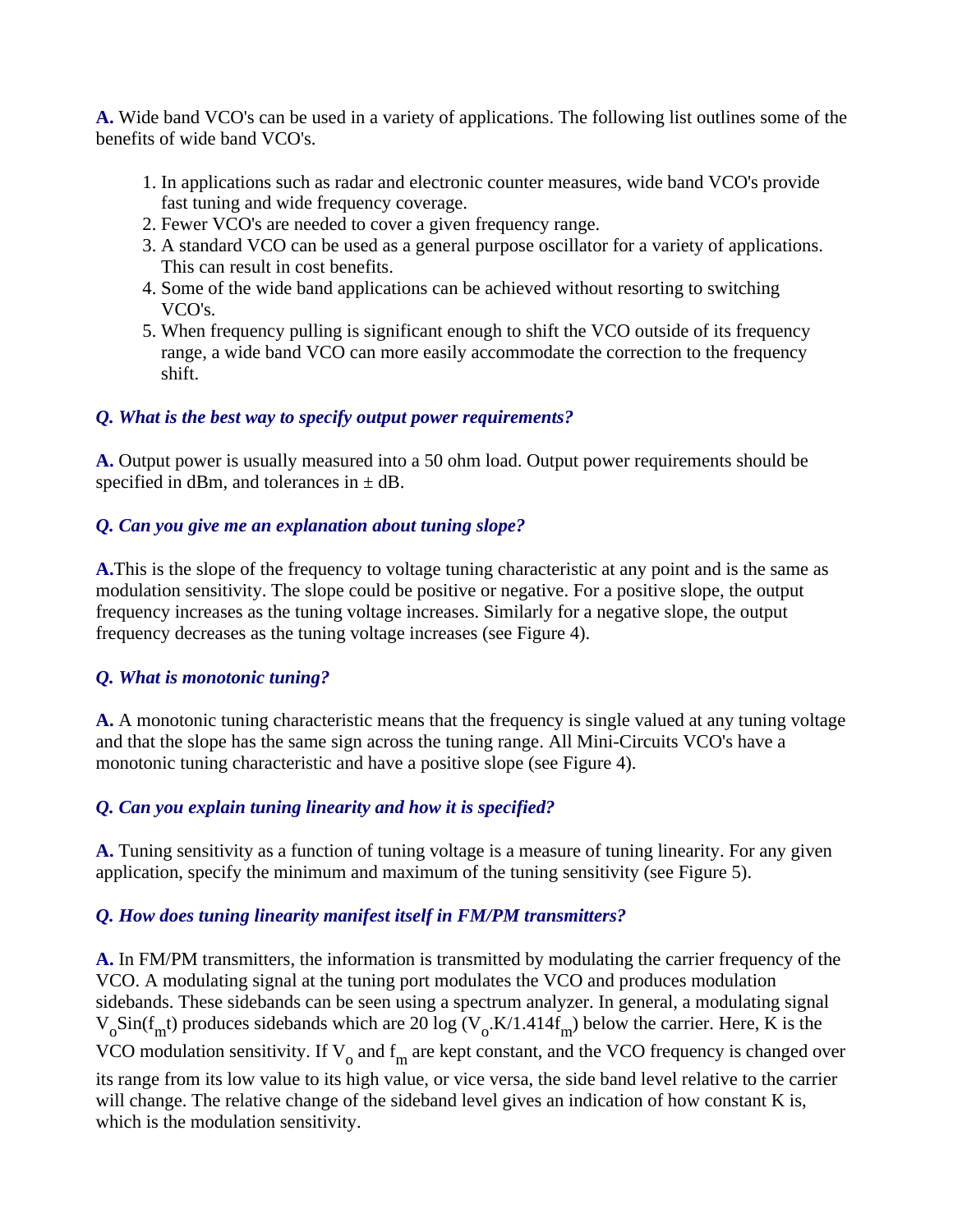

*Tuning voltage characteristic of a typical VCO*

# *Q. I notice Mini-Circuits VCO's have lower harmonic content than the competition. What is your secret?*

**A.** All octave band VCO's typically have 8 to 10dB second harmonic suppression. This is not adequate for certain applications. Some Mini-Circuits POS and JTOS models use tracking filters to increase harmonic suppression to typically 20dB or better. Refer to model data sheets to determine the oscillators with higher harmonic suppression.

# *Q. What is the operating temperature range of Mini-Circuits VCO's?*

**A.** All Mini-Circuits VCO's are designed to operate over the temperature range of -55 C to +85 C.

## *Q. Are custom VCO's available from Mini-Circuits?*

**A.** Yes. Custom VCO's engineered with specifications different than standard catalog models are available from Mini-Circuits. Such requests can best be communicated by sending your requirements to Mini-Circuits applications department. Our applications engineers stand ready to knowledgeably respond to your custom VCO requirements.

## *Q. Are Mini-Circuits VCO's moisture resistant?*

**A.** POS models are hermetically sealed therefore, no moisture can get in.

## *Q. What is modulation bandwidth or video bandwidth?*

**A.** Modulation bandwidth is the modulating frequency at which the frequency deviation decreases to 0.707 of its dc value. The impedance of the driving source which tunes the VCO is usually resistive and the VCO's tuning port is mainly capacitave. The combination acts as a low pass filter. As the modulation frequency increases, the amplitude at the port of this "filter" reduces. Consequently, the frequency deviation of the VCO reduces. The modulation bandwidth can be increased by reducing the time constant associated with the tuning port of the VCO. A high modulation/tuning bandwidth is